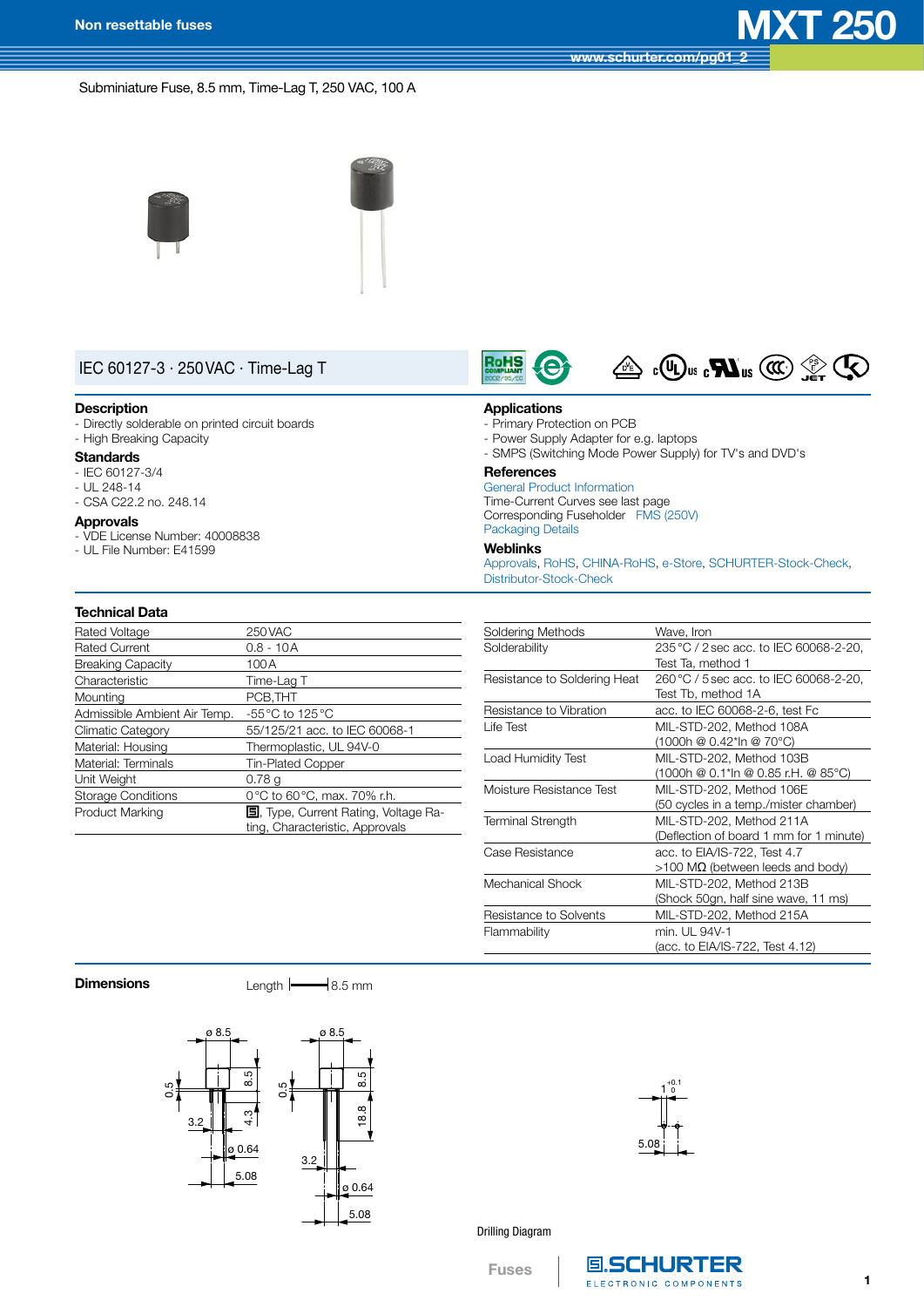[Distributor-Stock-Check](http://www.schurter.ch/catalog/querydist.asp) | [SCHURTER-Stock-Check](https://sapportal.schurter.ch:8888/irj/portal/anonymous) | [e-Store](http://www.schurterinc.com/estore/merchant.ihtml?cid=285&step=2)

| <b>Pre-Arcing Time</b>  |                       |                          |                               |                               |                |                  |                          |                          |                          |                  |  |  |
|-------------------------|-----------------------|--------------------------|-------------------------------|-------------------------------|----------------|------------------|--------------------------|--------------------------|--------------------------|------------------|--|--|
| <b>Rated Current In</b> | $1.0 \times \ln$ min. | $1.5 \times \ln$ min.    | $2.0 \times \ln \text{max}$ . | $2.1 \times \ln \text{max}$ . | 2.75 x In min. | 2.75x<br>In max. | $4.0 \times \ln$ min.    | $4.0 x \ln \text{max}$ . | $10.0 \times \ln$ min.   | 10.0x<br>In max. |  |  |
| $0.8A - 6.3A$           | $\sim$                | 60 min                   | $\overline{\phantom{a}}$      | 120 s                         | 400 ms         | 10 <sub>s</sub>  | 150 ms                   | 3s                       | $20$ ms                  | $150$ ms         |  |  |
| $8A - 10A$              | 4 h                   | $\overline{\phantom{a}}$ | 60 s                          | $\overline{\phantom{a}}$      | $\sim$         | $\sim$           | $\overline{\phantom{a}}$ | $\sim$                   | $\overline{\phantom{0}}$ | $\sim$           |  |  |

## **Variants**

.

S = Short Terminals

- $L = Long$  Terminals
- T = Taped and Reeled

| Rated Cur-<br>rent [A] | Rated<br>Voltage<br>[VAC] | <b>Breaking</b><br>Capacity | <b>Voltage Drop</b><br>1.0 In max.<br>[mV] | <b>Voltage Drop</b><br>1.0 In typ.<br>[mV] | <b>Power Dissi-</b><br>pation 1.5 l <sub>r</sub><br>max. [mW] | Melting <sup>2</sup> t<br>10.0 Intyp.<br>[A <sup>2</sup> s] | ₩                      | $\mathbb{Z}^{\leq 1}_{\text{us}}$ and $\mathbb{Z}^{\text{us}}$ |           |           |           | <b>@CCCCO</b>          |           | S L T     |                        | <b>Order Number</b>    |
|------------------------|---------------------------|-----------------------------|--------------------------------------------|--------------------------------------------|---------------------------------------------------------------|-------------------------------------------------------------|------------------------|----------------------------------------------------------------|-----------|-----------|-----------|------------------------|-----------|-----------|------------------------|------------------------|
| 0.8                    | 250                       | 1)                          | 160                                        | 150                                        | 430                                                           | 1.5                                                         | $\bullet$              |                                                                |           |           | Ò         |                        |           |           |                        | 0034.6914              |
| $\mathbf{1}$           | 250                       | 1)                          | 140                                        | 130                                        | 500                                                           | 4.4                                                         | $\bullet$              |                                                                |           |           | $\bullet$ |                        | $\bullet$ |           |                        | 0034.6915              |
| 1.25                   | 250                       | 1)                          | 130                                        | 120                                        | 600                                                           | 6.3                                                         | $\bullet$              |                                                                |           |           |           |                        |           |           |                        | 0034.6916              |
| 1.6                    | 250                       | 1)                          | 120                                        | 110                                        | 730                                                           | 10                                                          | $\bullet$              |                                                                |           |           |           |                        |           |           |                        | 0034.6917              |
| $\overline{c}$         | 250                       | 1)                          | 100                                        | 85                                         | 870                                                           | 16                                                          | $\bullet$              |                                                                |           |           |           |                        |           |           |                        | 0034.6918              |
| 2.5                    | 250                       | 1)                          | 100                                        | 85                                         | 1000                                                          | 32                                                          | $\bullet$              |                                                                |           |           |           |                        |           |           |                        | 0034.6919              |
| 3.15                   | 250                       | 1)                          | 100                                        | 75                                         | 1200                                                          | 57                                                          | $\bullet$              |                                                                |           |           | Ċ         |                        |           |           |                        | 0034.6920              |
| 4                      | 250                       | 1)                          | 100                                        | 75                                         | 1400                                                          | 77                                                          | $\bullet$              |                                                                |           |           |           |                        |           |           |                        | 0034.6921              |
| $\overline{5}$         | 250                       | 1)                          | $\blacksquare$                             | 70                                         | $\overline{\phantom{a}}$                                      | 155                                                         |                        |                                                                | $\bullet$ |           |           | $\bullet$              | $\bullet$ |           |                        | 0034.6922              |
| 6.3                    | 250                       | 1)                          |                                            | 65                                         | $\overline{\phantom{a}}$                                      | 262                                                         | $\bullet$              |                                                                | $\bullet$ |           |           | $\bullet$              | $\bullet$ |           |                        | 0034.6923              |
| $\bf 8$                | 250                       | 1)                          |                                            | 62                                         | $\frac{1}{2}$                                                 | 397                                                         |                        | $\bullet$                                                      |           |           |           |                        | $\bullet$ |           |                        | 0034.6924              |
| 10                     | 250                       | 1)                          | $\overline{a}$                             | 62                                         | $\overline{\phantom{a}}$                                      | 440                                                         |                        | $\bullet$                                                      |           |           |           |                        |           |           |                        | 0034.6925              |
| 0.8                    | 250                       | 1)                          | 160                                        | 150                                        | 430                                                           | 1.5                                                         | $\bullet$              |                                                                | $\bullet$ |           | $\bullet$ | $\bullet$              |           | $\bullet$ |                        | 0034.6944              |
| $\mathbf{1}$           | 250                       | 1)                          | 140                                        | 130                                        | 500                                                           | 4.4                                                         | $\bullet$              |                                                                |           | ٠         | $\bullet$ | $\bullet$              |           | $\bullet$ |                        | 0034.6945              |
| 1.25                   | 250                       | 1)                          | 130                                        | 120                                        | 600                                                           | 6.3                                                         | $\bullet$              |                                                                | $\bullet$ | $\bullet$ | $\bullet$ | $\bullet$              |           | $\bullet$ |                        | 0034.6946              |
| 1.6                    | 250                       | 1)                          | 120                                        | 110                                        | 730                                                           | 10                                                          | $\bullet$              |                                                                | ٠         | $\bullet$ | $\bullet$ | $\bullet$              |           | $\bullet$ |                        | 0034.6947              |
| $\sqrt{2}$             | 250                       | 1)                          | 100                                        | 85                                         | 870                                                           | 16                                                          | $\bullet$              |                                                                | $\bullet$ | $\bullet$ | $\bullet$ | $\bullet$              |           | $\bullet$ |                        | 0034.6948              |
| 2.5                    | 250                       | 1)                          | 100                                        | 85                                         | 1000                                                          | 32                                                          | $\bullet$              |                                                                |           |           | c         | $\bullet$              |           | $\bullet$ |                        | 0034.6949              |
| 3.15                   | 250                       | 1)                          | 100                                        | 75                                         | 1200                                                          | 57                                                          | $\bullet$              |                                                                |           |           |           | $\bullet$              |           | $\bullet$ |                        | 0034.6950              |
| 4                      | 250                       | 1)                          | 100                                        | 75                                         | 1400                                                          | 77                                                          | $\bullet$              |                                                                |           |           |           | $\bullet$              |           | $\bullet$ |                        | 0034.6951              |
| 5                      | 250                       | 1)                          |                                            | 70                                         |                                                               | 155                                                         |                        |                                                                | $\bullet$ |           |           | $\bullet$              |           | $\bullet$ |                        | 0034.6952              |
| 6.3                    | 250                       | 1)                          |                                            | 65                                         | $\overline{\phantom{a}}$                                      | 262                                                         | $\bullet$              |                                                                | $\bullet$ |           |           | $\bullet$              |           | $\bullet$ |                        | 0034.6953              |
| $\bf 8$                | 250                       | 1)                          |                                            | 62                                         | $\overline{a}$                                                | 397                                                         |                        | $\bullet$                                                      |           |           |           | $\bullet$              |           | $\bullet$ |                        | 0034.6954              |
| 10                     | 250                       | 1)                          | ÷,                                         | 62                                         | $\overline{a}$                                                | 440                                                         |                        | $\bullet$                                                      |           |           |           | ٠                      |           | $\bullet$ |                        | 0034.6955              |
| 0.8                    | 250                       | 1)                          | 160                                        | 150                                        | 430                                                           | 1.5                                                         | $\bullet$              |                                                                | $\bullet$ |           | $\bullet$ | $\bullet$              |           |           | $\bullet$              | 0034.6974              |
| $\mathbf{1}$           | 250                       | 1)                          | 140                                        | 130                                        | 500                                                           | 4.4                                                         | $\bullet$              |                                                                |           |           | Ò         | $\bullet$              |           |           | $\bullet$              | 0034.6975              |
| 1.25                   | 250                       | 1)                          | 130                                        | 120                                        | 600                                                           | 6.3                                                         | $\bullet$              |                                                                |           |           | c         | $\bullet$              |           |           | $\bullet$              | 0034.6976              |
| 1.6                    | 250                       | 1)                          | 120                                        | 110                                        | 730                                                           | 10                                                          | ٠                      |                                                                |           |           |           | $\bullet$              |           |           | $\bullet$              | 0034.6977              |
| $\overline{2}$         | 250<br>250                | 1)                          | 100<br>100                                 | 85                                         | 870<br>1000                                                   | $16$<br>32                                                  | $\bullet$<br>$\bullet$ |                                                                |           |           |           | $\bullet$<br>$\bullet$ |           |           | $\bullet$<br>$\bullet$ | 0034.6978<br>0034.6979 |
| 2.5                    | 250                       | 1)                          |                                            | 85                                         |                                                               | 57                                                          | $\bullet$              |                                                                | $\bullet$ |           | $\bullet$ | $\bullet$              |           |           | $\bullet$              |                        |
| 3.15                   | 250                       | 1)                          | 100<br>100                                 | 75<br>75                                   | 1200<br>1400                                                  | 77                                                          | $\bullet$              |                                                                | $\bullet$ |           |           | $\bullet$              |           |           | $\bullet$              | 0034.6980<br>0034.6981 |
| 4<br>$5\phantom{.0}$   | 250                       | 1)<br>1)                    | $\blacksquare$                             | 70                                         | $\frac{1}{2}$                                                 | 155                                                         |                        |                                                                | $\bullet$ |           |           | $\bullet$              |           |           | $\bullet$              | 0034.6982              |
| 6.3                    | 250                       |                             |                                            | 65                                         | $\overline{a}$                                                | 262                                                         | $\bullet$              |                                                                | $\bullet$ |           |           | $\bullet$              |           |           | $\bullet$              | 0034.6983              |
| 8                      | 250                       | 1)<br>1)                    | $\blacksquare$                             | 62                                         | $\overline{\phantom{a}}$                                      | 397                                                         |                        | $\bullet$                                                      |           |           |           | $\bullet$              |           |           | $\bullet$              | 0034.6984              |
| 10                     | 250                       | 1)                          | $\blacksquare$                             | 62                                         | $\blacksquare$                                                | 440                                                         |                        | $\bullet$                                                      |           |           |           | $\bullet$              |           |           | $\bullet$              | 0034.6985              |
| 1) 100 A @ 250 VAC     |                           |                             |                                            |                                            |                                                               |                                                             |                        |                                                                |           |           |           |                        |           |           |                        |                        |
|                        |                           |                             |                                            |                                            |                                                               |                                                             |                        |                                                                |           |           |           |                        |           |           |                        |                        |

**Fuses**

**Packaging Unit**  $S + L =$  Plastic Bag (100 pcs.) T = Taped 36 cm Reel (750 pcs.)